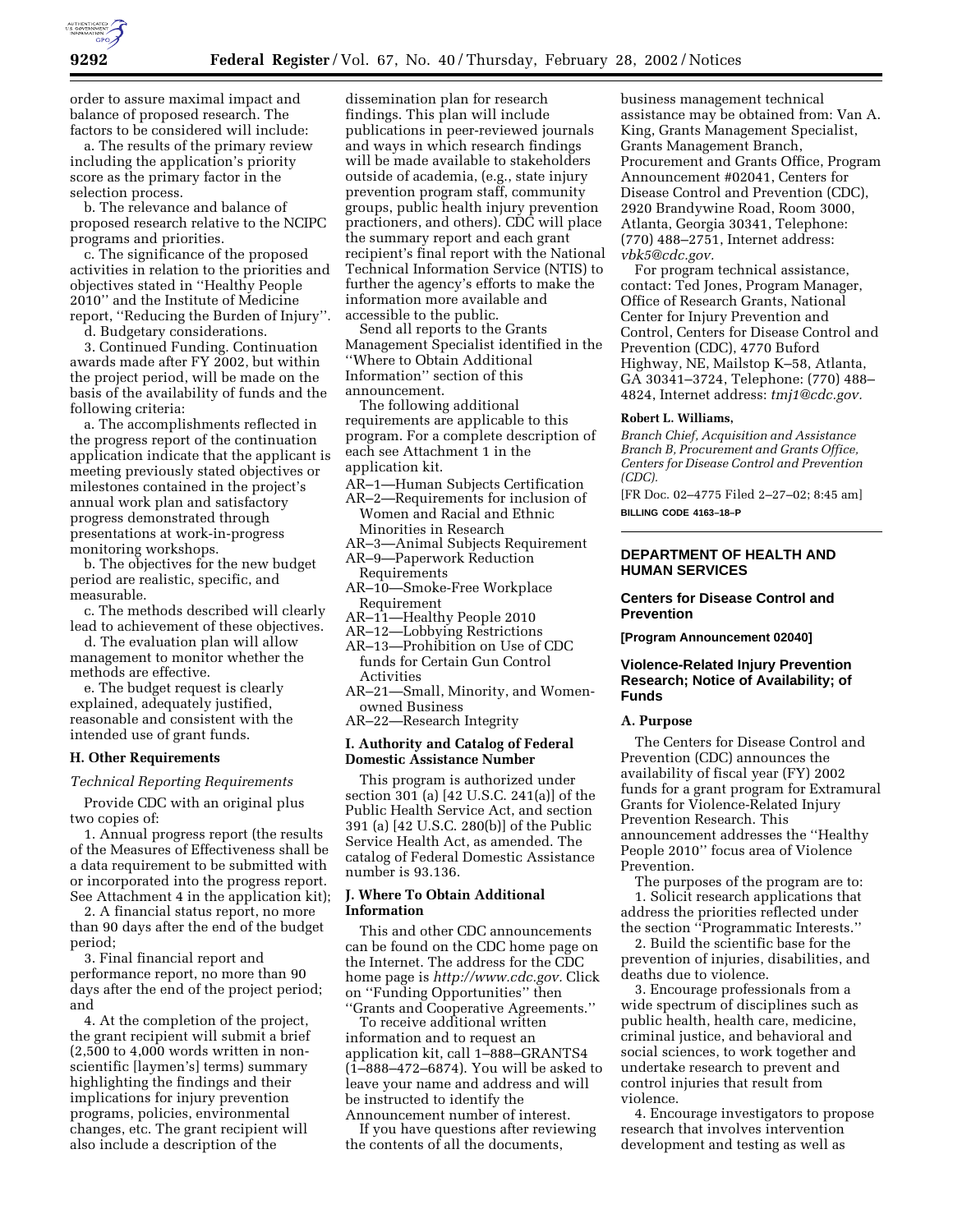research on methods, to encourage individuals, organizations, or communities to adopt and maintain effective intervention strategies.

## **B. Eligible Applicants**

Applications may be submitted by public and private nonprofit and forprofit organizations and by governments and their agencies; that is, universities, colleges, research institutions, hospitals, other public and private nonprofit and for-profit organizations, State and local governments or their bona fide agents, including the District of Columbia, the Commonwealth of Puerto Rico, the Virgin Islands, the Commonwealth of the Northern Mariana Islands, American Samoa, Guam, the Federated States of Micronesia, the Republic of the Marshall Islands, and the Republic of Palau, federally recognized Indian tribal governments, Indian tribes, or Indian tribal organizations, and small, minority, and women-owned businesses.

Current grantees are also eligible to apply for funding to enhance or expand existing projects, or to conduct one year pilot studies.

**Note:** Title 2 of the United States Code section 1611 states that an organization described in section  $501(C)(4)$  of the Internal Revenue Code that engages in lobbying activities is not eligible to receive Federal funds constituting an award, grant or loan.

Applications that are incomplete or non-responsive to the below requirements will be returned to the applicant without further consideration. The following are applicant requirements:

1. A principal investigator, who has conducted research, published the findings in peer-reviewed journals, and has specific authority and responsibility to carry out the proposed project.

2. Demonstrated experience on the applicant's project team in conducting, evaluating, and publishing injury control research in peer-reviewed journals.

3. Effective and well-defined working relationships within the performing organization and with outside entities which will ensure implementation of the proposed activities.

4. The ability to carry out injury control research projects as defined under Attachment 2, (1.a-c) in the application kit.

5. The overall match between the applicant's proposed theme and research objectives, and the program interests as described in Attachment 3 in the application kit.

### **C. Availability of Funds**

Approximately \$1,800,000 is expected to be available in FY 2002 for injury research grants. Of that amount, approximately \$1,300,000 is available to fund 4–6 programs addressing Youth Violence and Suicide, and approximately \$500,000 to fund 1–3 programs addressing Intimate Partner Violence and programs for Sexual Violence. The specific program priorities for these funding opportunities are outlined under Attachment 3 in the application kit.

It is expected that the awards will begin on or about September 30, 2002, and will be made for a 12–month budget period within a three-year project period. The maximum funding level will not exceed \$300,000 (including both direct and indirect costs) per year or \$900,000 for the three-year project period for Youth Violence and Suicide. The maximum funding level will not exceed \$500,000 (including both direct and indirect costs) per year or \$1,500,000 for the three-year project period for Intimate Partner Violence and Sexual Violence. The National Center for Injury Prevention and Control (NCIPC) will also consider applications with project periods of one and two years, and for smaller funding amounts. Consideration will also be given to current grantees who submit a competitive supplement requesting one year of funding to enhance or expand existing projects, or to conduct one-year pilot studies. These awards will not exceed \$150,000, including both direct and indirect costs. Funding for these competitive supplements is contingent upon the availability of end-of-fiscal year funds.

Applications that exceed the funding caps noted above will be excluded from the competition and returned to the applicant. The availability of Federal funding may vary and is subject to change.

Continuation awards within the project period will be made based on satisfactory progress demonstrated by investigators at work-in-progress monitoring workshops (travel expenses for this annual one day meeting should be included in the applicant's proposed budget), and the achievement of work plan milestones reflected in the continuation application.

**Note:** Grant funds will not be made available to support the provision of direct care. Eligible applicants may enter into contracts, including consortia agreements (as set forth in the PHS Grants Policy Statement, dated April 1, 1994), as necessary to meet the requirements of the program and strengthen the overall application.

### *Funding Preferences*

Priority will be given to studies which focus on under served populations including ethnic populations, persons with disabilities, gay, lesbian, transgender and bisexual populations, or immigrant and refugee populations. These populations are considered under served because substantial research has not been devoted to determining risk and protective factors or mediating or moderating influences which may affect intimate partner violence or sexual violence in these groups.

### **D. Program Requirements**

NCIPC is soliciting investigatorinitiated research that will help expand and advance our understanding of violence, its causes, and prevention strategies.

In conducting activities to achieve the purpose of this program, the recipient will be responsible for the following activities:

(1) Evaluate the efficacy and effectiveness of interventions, programs, and policies to prevent intimate partner violence, sexual violence (includes both sexual violence against adults and child sexual abuse), child maltreatment, youth violence or suicidal behavior.

(2) Evaluate strategies for disseminating and implementing evidence-based interventions or policies for the prevention of intimate partner violence, sexual violence, child maltreatment, youth violence or suicidal behavior.

(3) Identify shared and unique risk and protective factors for the perpetration of intimate partner violence, sexual violence, child maltreatment, youth violence or suicidal behavior, and examine the relationships among these forms of violence.

(4) Provide Measures of Effectiveness that will demonstrate the accomplishment of the various identified objectives of the grant. Measures must be objective/quantitative and must measure the intended outcome. These Measures of Effectiveness shall be submitted with the application and shall be an element of the evaluation (See Attachment 5 in the application kit).

Additional information may be found in Attachment 3 entitled ''Programmatic Interests'' in the application kit.

### **E. Content**

#### *Letter of Intent (LOI)*

A LOI is optional for this program. The narrative should be no more than two double-spaced pages, printed on one side, with one inch margins, and unreduced font. The letter should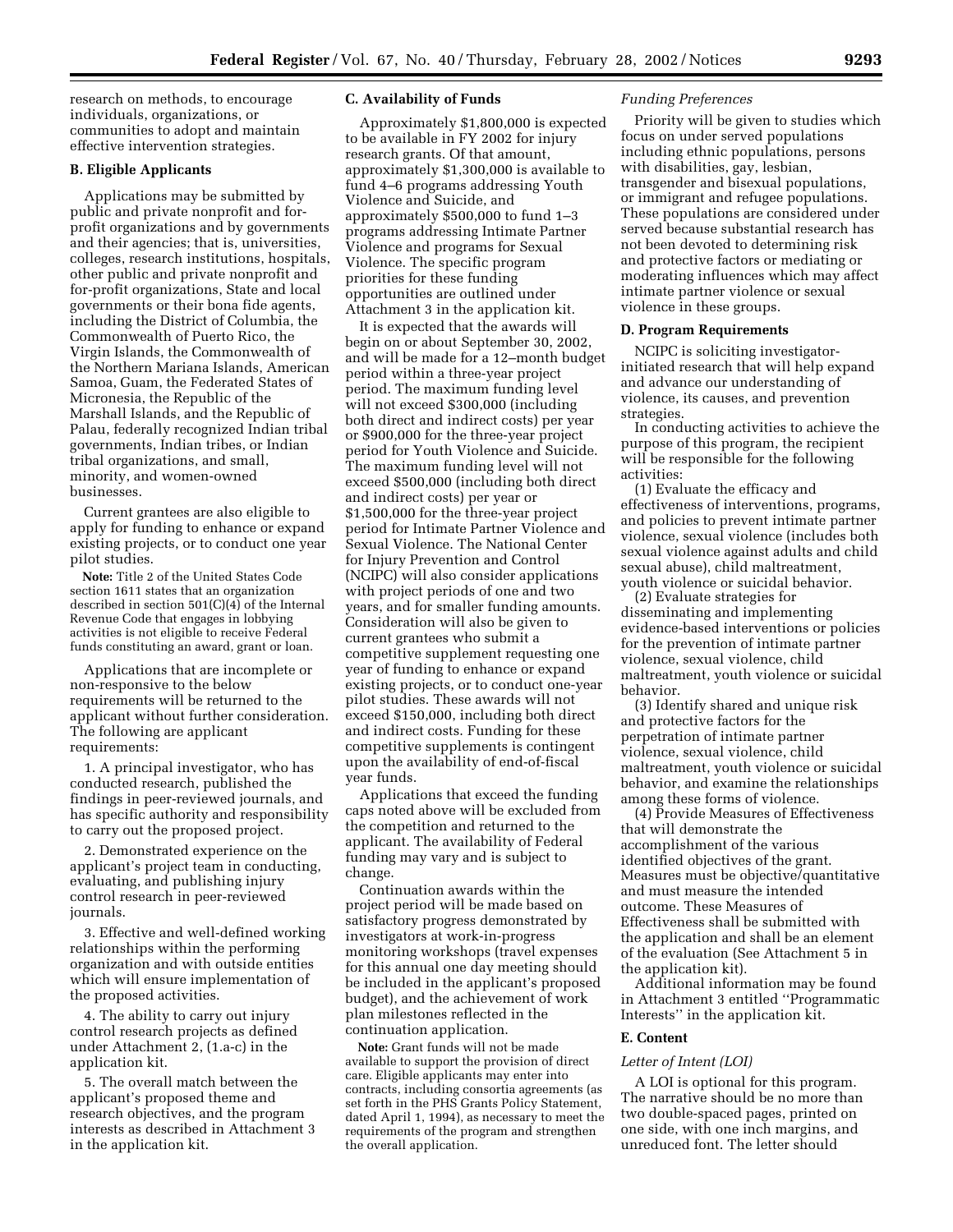identify the announcement number, the name of the principal investigator, and briefly describe the scope and intent of the proposed research work. The letter of intent does not influence review or funding decisions, but the number of letters received will enable CDC to plan the review more effectively and efficiently.

### *Application*

Use the information in the Program Requirements, Other Requirements, and Evaluation Criteria sections to develop the application content. Your application will be evaluated on the criteria listed, so it is important to follow them in laying out your program plan.

Applications should follow the PHS– 398 (Rev. 5/2001) application and Errata sheet (See Attachment 4 in the application kit), and should include the following information:

1. The project's focus that justifies the research needs and describes the scientific basis for the research, the expected outcome, and the relevance of the findings to reduce injury morbidity, mortality, disability, and economic losses. This focus should be based on recommendations in ''Healthy People 2010,'' and should seek creative approaches that will contribute to a national program for injury control.

2. Specific, measurable, and timeframed objectives.

3. A detailed plan describing the methods by which the objectives will be achieved, including their sequence. A comprehensive evaluation plan is an essential component of the application.

4. A description of the principal investigator's role and responsibilities.

5. A description of all the project staff regardless of their funding source. It should include their title, qualifications, experience, percentage of time each will devote to the project, as well as that portion of their salary to be paid by the grant.

6. A description of those activities related to, but not supported by the grant.

7. A description of the involvement of other entities that will relate to the proposed project, if applicable. It should include commitments of support and a clear statement of their roles.

8. A detailed first year's budget for the grant with future annual projections, if relevant.

9. An explanation of how the research findings will contribute to the national effort to reduce the morbidity, mortality and disability caused by violencerelated injuries within 3–5 years from project start-up.

An applicant organization has the option of having specific salary and fringe benefit amounts for individuals omitted from the copies of the application which are made available to outside reviewing groups. To exercise this option: On the original and five copies of the application, the applicant must use asterisks to indicate those individuals for whom salaries and fringe benefits are not shown; however, the subtotals must still be shown. In addition, the applicant must submit an additional copy of page 4 of Form PHS– 398, completed in full, with the asterisks replaced by the salaries and fringe benefits. This budget page will be reserved for internal staff use only.

### **F. Submission and Deadline**

### *Letter of Intent (LOI)*

On or before March 18, 2002, submit the LOI to the Grants Management Specialist identified in the ''Where to Obtain Additional Information'' section of this announcement.

### *Application*

Submit the original and five copies of PHS 398 (OMB Number 0925–0001) (adhere to the instructions on the Errata Instruction sheet for PHS 398). Forms are in the application kit and at the following Internet address: *www.cdc.gov/od/pgo/forminfo.htm.*

On or before April 16, 2002, submit the application to the Grants Management Specialist identified in the ''Where to Obtain Additional Information'' section of this announcement.

Deadline: Applications shall be considered as meeting the deadline if they are either:

1. Received on or before the deadline date; or

2. Sent on or before the deadline date and received in time for submission to the independent review group. (Applicants must request a legibly dated U.S. Postal Service postmark or obtain a legibly dated receipt from a commercial carrier or U.S. Postal Service. Private metered postmarks shall not be acceptable as proof of timely mailing.)

*Late:* Applications which do not meet the criteria in 1. or 2. above will be returned to the applicant.

#### **G. Evaluation Criteria**

Upon receipt, applications will be reviewed by CDC staff for completeness and responsiveness as outlined under the Eligible Applicants Section (Items 1–5). Incomplete applications and applications that are not responsive will be returned to the applicant without

further consideration. It is especially important that the applicant's abstract reflects the project's focus, because the abstract will be used to help determine the responsiveness of the application.

Applications which are complete and responsive may be subjected to a preliminary evaluation (triage) by a peer review committee, the Injury Research Grant Review Committee (IRGRC), to determine if the application is of sufficient technical and scientific merit to warrant further review by the IRGRC; CDC will withdraw from further consideration applications judged to be noncompetitive and promptly notify the principal investigator/program director and the official signing for the applicant organization. Those applications judged to be competitive will be further evaluated by a dual review process.

Competing supplemental grant awards may be made when funds are available, to support research work or activities not previously approved by the IRGRC. Applications should be clearly labeled to denote their status as requesting supplemental funding support. These applications will be reviewed by the IRGRC and the secondary review group.

Awards will be determined by the Director of the NCIPC based on priority scores assigned to applications by the primary review committee IRGRC, recommendations by the secondary review committee Advisory Committee for Injury Prevention and Control (ACIPC), consultation with NCIPC senior staff, and the availability of funds.

1. The primary review will be a peer review conducted by the IRGRC. All applications will be reviewed for scientific merit by a committee of no less than three reviewers with appropriate expertise using current National Institutes of Health (NIH) criteria to evaluate the methods and scientific quality of the application. Factors to be considered will include:

a. *Significance.* Does this study address an important problem? If the aims of the application are achieved, how will scientific knowledge be advanced? What will be the effect of these studies on the concepts or methods that drive this field?

b. *Approach.* Are the conceptual framework, design, methods, and analyses adequately developed, wellintegrated, and appropriate to the aims of the project? Does the applicant acknowledge potential problem areas and consider alternative tactics? Does the project include plans to measure progress toward achieving the stated objectives? Is there an appropriate work plan included?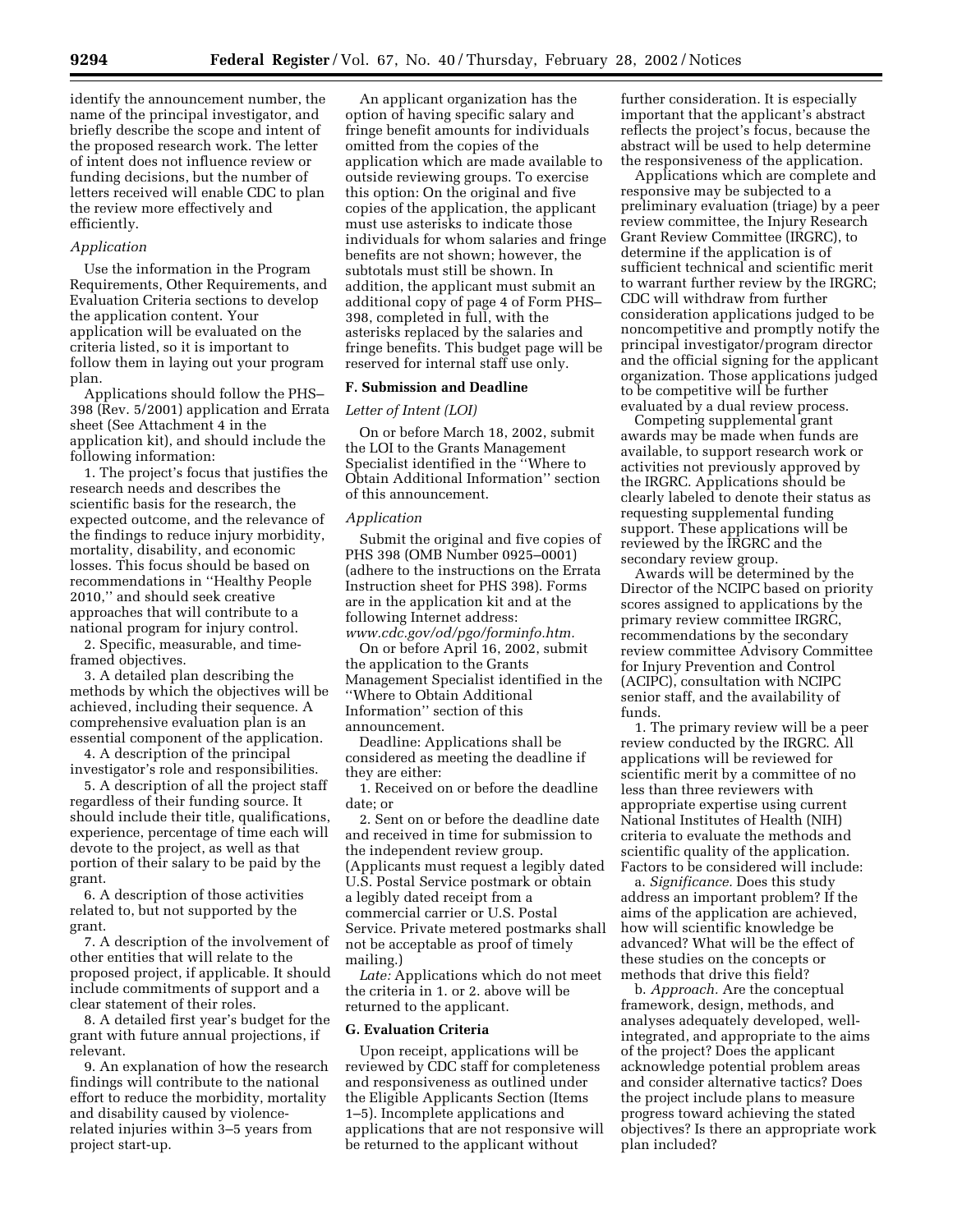c. *Innovation.* Does the project employ novel concepts, approaches or methods? Are the aims original and innovative? Does the project challenge or advance existing paradigms, or develop new methodologies or technologies?

d. *Investigator.* Is the principal investigator appropriately trained and well suited to carry out this work? Is the proposed work appropriate to the experience level of the principal investigator and other significant investigator participants? Is there a prior history of conducting violence-related research?

e. *Environment.* Does the scientific environment in which the work will be done contribute to the probability of success? Does the proposed research take advantage of unique features of the scientific environment or employ useful collaborative arrangements? Is there evidence of institutional support? Is there an appropriate degree of commitment and cooperation of other interested parties as evidenced by letters detailing the nature and extent of the involvement?

f. *Ethical Issues.* What provisions have been made for the protection of human subjects and the safety of the research environments? How does the applicant plan to handle issues of confidentiality and compliance with mandated reporting requirements, e.g., suspected child abuse? Does the application adequately address the requirements of 45 CFR part 46 for the protection of human subjects? (An application can be disapproved if the research risks are sufficiently serious and protection against risks is so inadequate as to make the entire application unacceptable.) The degree to which the applicant has met the CDC Policy requirements regarding the inclusion of women, ethnic, and racial groups in the proposed research. This includes:

(1) The proposed plan for the inclusion of both sexes and racial and ethnic minority populations for appropriate representation.

(2) The proposed justification when representation is limited or absent.

(3) A statement as to whether the design of the study is adequate to measure differences when warranted.

(4) A statement as to whether the plans for recruitment and outreach for study participants include the process of establishing partnerships with community(ies) and recognition of mutual benefits.

g. *Study Samples.* Are the samples sufficiently rigorously defined to permit complete independent replication at another site? Have the referral sources

been described, including the definitions and criteria? What plans have been made to include women and minorities, and their subgroups as appropriate for the scientific goals of the research? How will the applicant deal with recruitment and retention of subjects?

h. *Dissemination.* What plans have been articulated for disseminating findings?

i. *Measures of Effectiveness.* The Peer Review Panel shall assure that measures are set forth in the application are in accordance with CDC's performance plans (See attachment 5 in the application kit). How adequately has the applicant addressed these measures?

The IRGRC will also examine the appropriateness of the proposed project budget and duration in relation to the proposed research and the availability of data required for the project.

2. The secondary review will be conducted by the Science and Program Review Committee (SPRC) from the ACIPC. The ACIPC Federal ex officio members will be invited to attend the secondary review, will receive modified briefing books, (i.e., abstracts, strengths and weaknesses from summary statements, and project officer's briefing materials). Federal ex officio members will be encouraged to participate in deliberations when proposals address overlapping areas of research interest so that unwarranted duplication in federally-funded research can be avoided and special subject area expertise can be shared. The NCIPC Division Associate Directors for Science (ADS) or their designees will attend the secondary review in a similar capacity as the Federal ex officio members to assure that research priorities of the announcement are understood and to provide background regarding current research activities. Only SPRC members will vote on funding recommendations, and their recommendations will be carried to the entire ACIPC for voting by the ACIPC members in closed session. If any further review is needed by the ACIPC, regarding the recommendations of the SPRC, the factors considered will be the same as the factors that the SPRC considered.

The committee's responsibility is to develop funding recommendations for the NCIPC Director based on the results of the primary review, the relevance and balance of proposed research relative to the NCIPC programs and priorities, and to assure that unwarranted duplication of federally-funded research does not occur. The Secondary Review Committee has the latitude to recommend to the NCIPC Director, to reach over better ranked proposals in

order to assure maximal impact and balance of proposed research. The factors to be considered will include:

a. The results of the primary review including the application's priority score as the primary factor in the selection process.

b. The relevance and balance of proposed research relative to the NCIPC programs and priorities.

c. The significance of the proposed activities in relation to the priorities and objectives stated in ''Healthy People 2010'' and the Institute of Medicine report, ''Reducing the Burden of Injury.''

d. Budgetary considerations.

3. Continued Funding. Continuation awards made after FY 2002, but within the project period, will be made on the basis of the availability of funds and the following criteria:

a. The accomplishments reflected in the progress report of the continuation application indicate that the applicant is meeting previously stated objectives or milestones contained in the project's annual work plan and satisfactory progress demonstrated through presentations at work-in-progress monitoring workshops.

b. The objectives for the new budget period are realistic, specific, and measurable.

c. The methods described will clearly lead to achievement of these objectives.

d. The evaluation plan will allow management to monitor whether the methods are effective.

e. The budget request is clearly explained, adequately justified, reasonable and consistent with the intended use of grant funds.

### **H. Other Requirements**

#### *Technical Reporting Requirements*

Provide CDC with an original plus two copies of:

1. A annual progress report (the results of the Measures of Effectiveness shall be a data requirement to be submitted with or incorporated into the progress report. See Attachment 5 in the application kit);

2. A financial status report, no more than 90 days after the end of the budget period;

3. A final financial report and performance report, no more than 90 days after the end of the project period; and

4. At the completion of the project, the grant recipient will submit a brief (2,500 to 4,000 words written in nonscientific [laymen's] terms) summary highlighting the findings and their implications for injury prevention programs, policies, environmental changes, etc. The grant recipient will